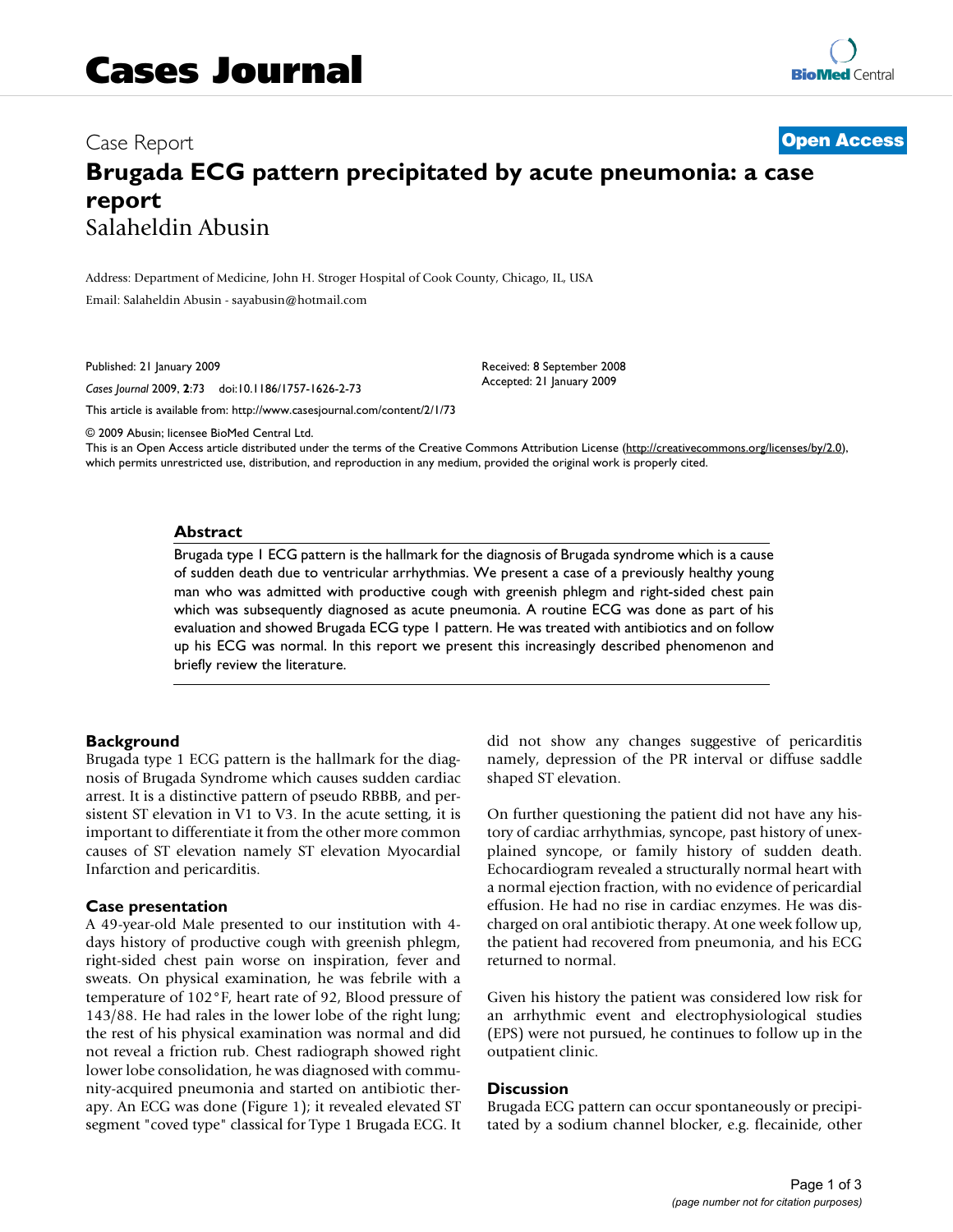

medications include beta blockers, tricyclic antidepressants and lithium. Other precipitants include fever, hyperkalemia, hypokalemia, hypercalcemia, cocaine and alcohol. This case represents the second report in the literature of acute pneumonia precipitating Brugada ECG pattern [1].

The diagnosis of Brugada syndrome requires, in addition to the Brugada ECG pattern, one or more of 7 criteria [2]: ventricular fibrillation, self terminating polymorphic ventricular tachycardia, family history of sudden cardiac death at age less than 45 years, Brugada ECG pattern in a family member, electrophysiological inducibility of VT, unexplained syncope suggestive of a tachyarrhythmia, and nocturnal agonal respiration.

The value of EPS in risk stratification in patients with Brugada ECG pattern has been thrown into doubt in a recent meta-analysis of 15 studies [3]. It did not show that inducibility of sustained VT during EPS predicted the occurrence of further VTs during follow-up.

Moreover, a recent cohort study of incidentally found Brugada ECG pattern during a routine health examination, has shown no increased cardiovascular or all cause mortality in patients with Brugada ECG pattern. compared to those without the pattern, even after adjustment for cardiovascular risk factors. [4]

The specific treatment for patients with Brugada syndrome who are symptomatic or have family history of sudden death is prevention of sudden cardiac death by implantation of a cardioverter-defibrillator (ICD) [5].

### **Conclusion**

This case illustrates an increasingly seen phenomenon of Brugada ECG pattern precipitated by fever. It is important to recognize as select patients will require ICD placement to prevent sudden cardiac death.